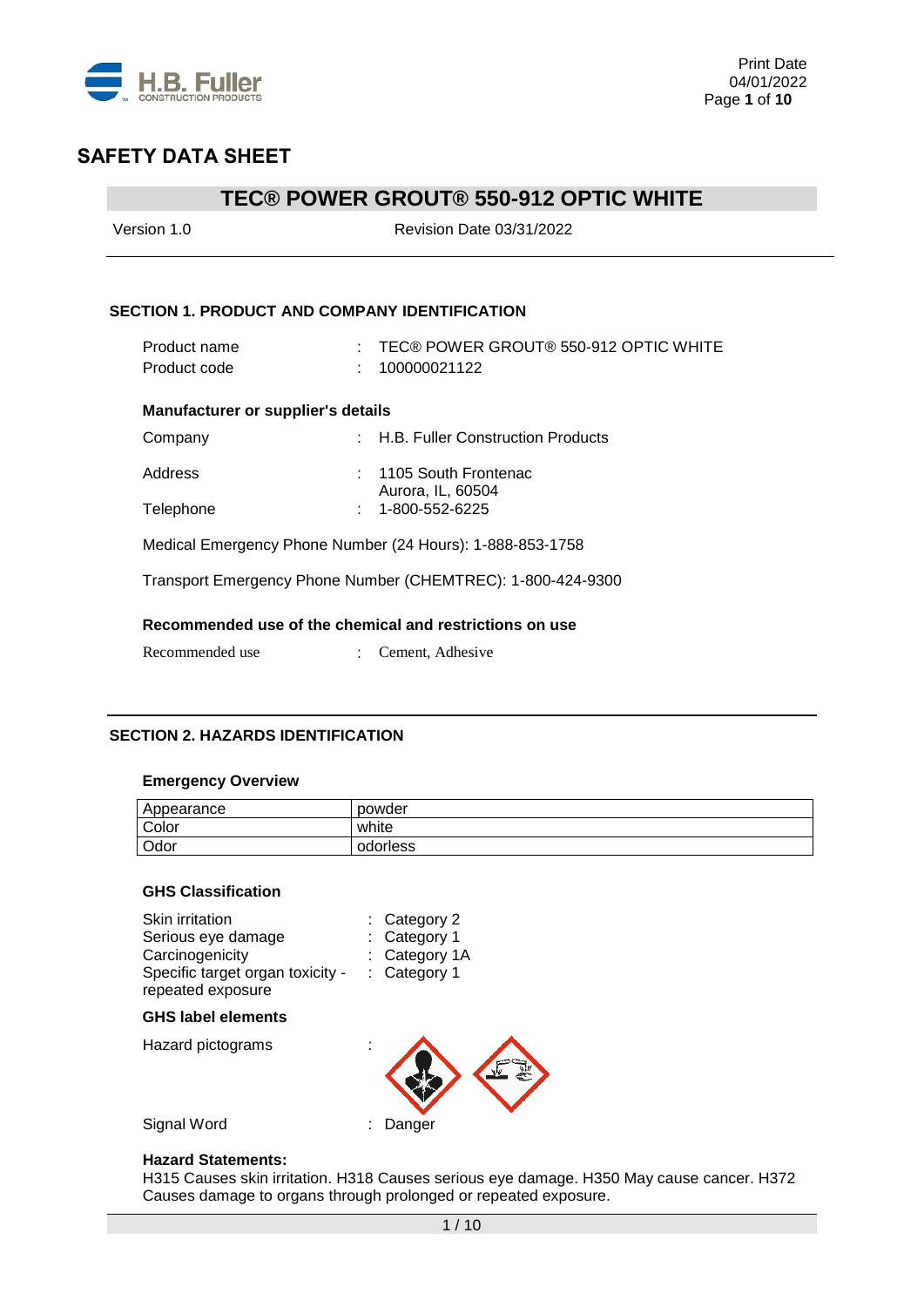

# **TEC® POWER GROUT® 550-912 OPTIC WHITE**

Version 1.0 Revision Date 03/31/2022

### **Precautionary Statements:**

**Prevention:** P201 Obtain special instructions before use. P202 Do not handle until all safety precautions have been read and understood. P260 Do not breathe dust. P264 Wash skin thoroughly after handling. P270 Do not eat, drink or smoke when using this product. P280 Wear protective gloves/ protective clothing/ eye protection/ face protection.

**Response:** P302 + P352 IF ON SKIN: Wash with plenty of soap and water. P305 + P351 + P338 + P310 IF IN EYES: Rinse cautiously with water for several minutes. Remove contact lenses, if present and easy to do. Continue rinsing. Immediately call a POISON CENTER/ doctor. P308 + P313 IF exposed or concerned: Get medical advice/ attention. P332 + P313 If skin irritation occurs: Get medical advice/ attention. P362 Take off contaminated clothing and wash before reuse. **Storage:** P405 Store locked up.

**Disposal:** P501 Dispose of contents/ container to an approved waste disposal plant.

### **Potential Health Effects**

| <b>Carcinogenicity:</b> |                                                                                                                             |            |  |
|-------------------------|-----------------------------------------------------------------------------------------------------------------------------|------------|--|
| <b>IARC</b>             | Group 1: Carcinogenic to humans<br>quartz $(SiO2)$                                                                          | 14808-60-7 |  |
|                         | Group 2B: Possibly carcinogenic to humans                                                                                   |            |  |
|                         | titanium dioxide                                                                                                            | 13463-67-7 |  |
| <b>OSHA</b>             | No component of this product present at levels greater than or<br>equal to 0.1% is on OSHA's list of regulated carcinogens. |            |  |
| <b>NTP</b>              | Known to be human carcinogen                                                                                                |            |  |
|                         | quartz $(SiO2)$                                                                                                             | 14808-60-7 |  |

### **SECTION 3. COMPOSITION/INFORMATION ON INGREDIENTS**

Substance / Mixture : Mixture

#### **Hazardous ingredients**

| Chemical name                                                     | CAS-No.    | Concentration [%] |
|-------------------------------------------------------------------|------------|-------------------|
| Cement, alumina, chemicals                                        | 65997-16-2 | $30 - 50$         |
| quartz (SiO2)                                                     | 14808-60-7 | $30 - 50$         |
| plaster of Paris                                                  | 26499-65-0 | $5 - 10$          |
| calcium carbonate                                                 | 471-34-1   | $5 - 10$          |
| titanium dioxide                                                  | 13463-67-7 | $5 - 10$          |
| diphosphorus pentaoxide                                           | 1314-56-3  | $0.1 - 1$         |
| المسموم والمسارم ومرادا والمططاط ويناوب والمساوية ومعواني المنباه |            |                   |

Actual concentration is withheld as a trade secret

### **SECTION 4. FIRST AID MEASURES**

General advice : In the case of accident or if you feel unwell, seek medical advice immediately.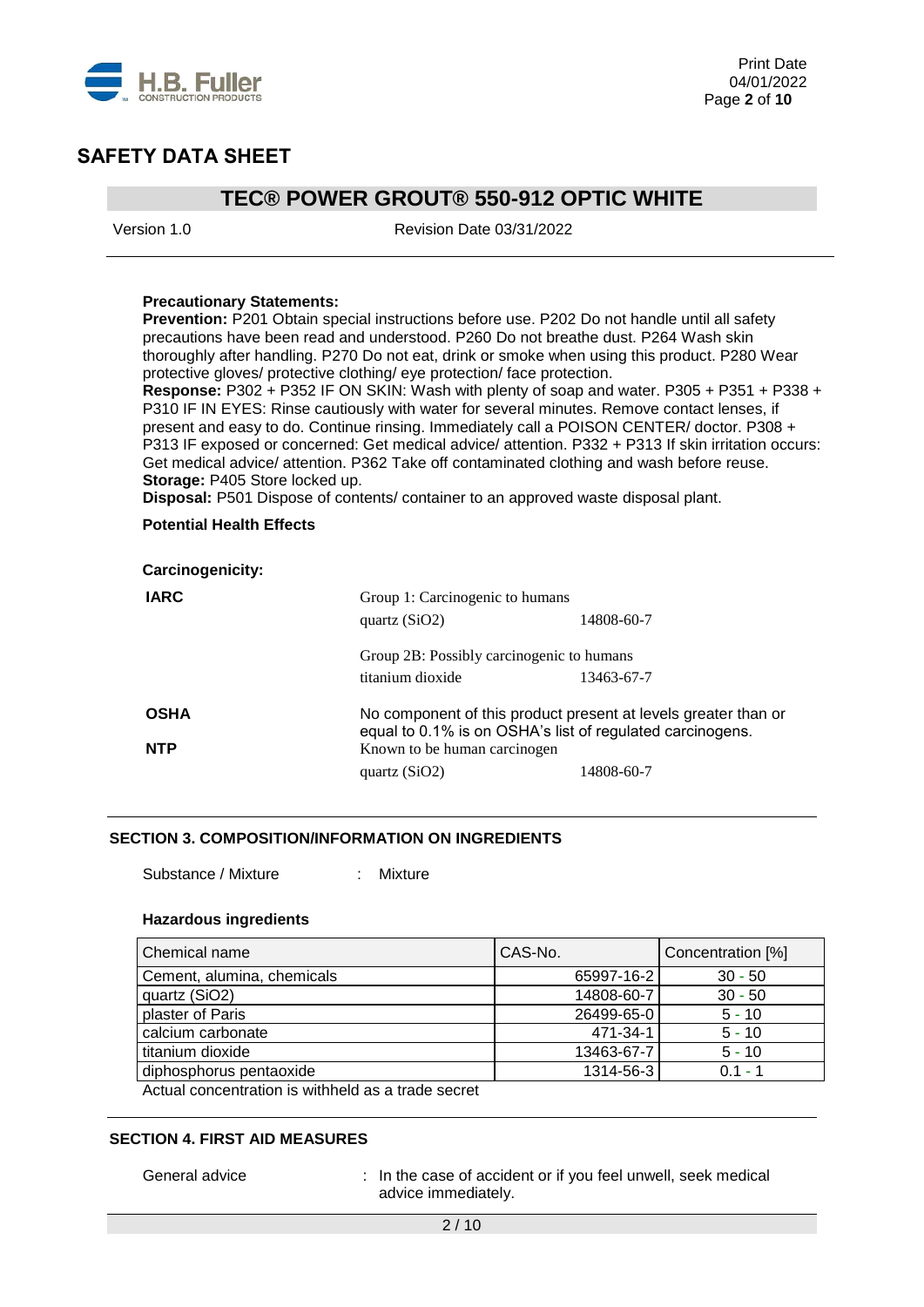

| <b>TEC® POWER GROUT® 550-912 OPTIC WHITE</b> |                                                                                                                                                                                                                         |  |  |
|----------------------------------------------|-------------------------------------------------------------------------------------------------------------------------------------------------------------------------------------------------------------------------|--|--|
| Version 1.0                                  | Revision Date 03/31/2022                                                                                                                                                                                                |  |  |
| If inhaled                                   | $:$ If inhaled                                                                                                                                                                                                          |  |  |
|                                              | Remove person to fresh air. If signs/symptoms continue, get<br>medical attention.<br>Oxygen or artificial respiration if needed.                                                                                        |  |  |
| In case of skin contact                      | : Wash off with soap and water.<br>Remove contaminated clothing. If irritation develops, get<br>medical attention.                                                                                                      |  |  |
| In case of eye contact                       | : Flush eyes with water at least 15 minutes. Get medical<br>attention if eye irritation develops or persists.                                                                                                           |  |  |
| If swallowed                                 | : Do not induce vomiting. Seek medical attention if symptoms<br>develop. Provide medical care provider with this SDS.<br>If conscious, drink plenty of water.<br>Never give anything by mouth to an unconscious person. |  |  |

# **SECTION 5. FIRE-FIGHTING MEASURES**

| Suitable extinguishing media                                          | : Use water spray, alcohol-resistant foam, dry chemical or<br>carbon dioxide.                                                                                                                                         |
|-----------------------------------------------------------------------|-----------------------------------------------------------------------------------------------------------------------------------------------------------------------------------------------------------------------|
| Unsuitable extinguishing<br>media                                     | : None known.                                                                                                                                                                                                         |
| Specific hazards during fire<br>fighting                              | : Avoid generating dust; fine dust dispersed in air in sufficient<br>concentrations, and in the presence of an ignition source is a<br>potential dust explosion hazard.<br>No hazardous combustion products are known |
| Hazardous combustion<br>products<br>Specific extinguishing<br>methods | : No hazardous combustion products are known                                                                                                                                                                          |
| Further information                                                   | : Use extinguishing measures that are appropriate to local<br>circumstances and the surrounding environment.                                                                                                          |
| Special protective equipment<br>for fire-fighters                     | : Wear an approved positive pressure self-contained breathing<br>apparatus in addition to standard fire fighting gear.                                                                                                |

## **SECTION 6. ACCIDENTAL RELEASE MEASURES**

| Personal precautions,<br>protective equipment and<br>emergency procedures | : Refer to protective measures listed in sections 7 and 8.                              |
|---------------------------------------------------------------------------|-----------------------------------------------------------------------------------------|
| Environmental precautions                                                 | : Prevent product from entering drains.<br>Should not be released into the environment. |
|                                                                           |                                                                                         |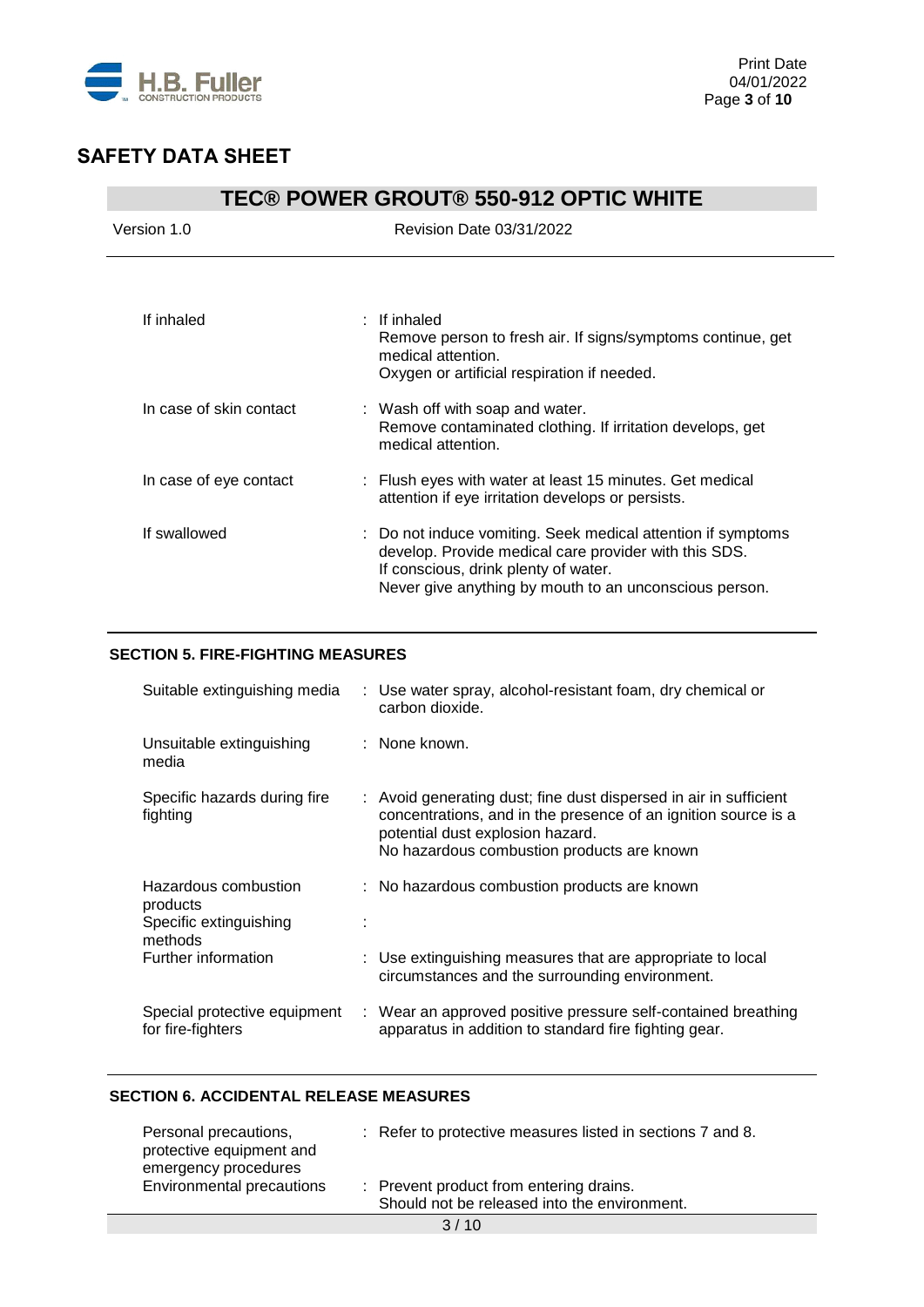

# **TEC® POWER GROUT® 550-912 OPTIC WHITE**

| Version 1.0                                              | Revision Date 03/31/2022                                                                                                                                                                                                                                                                       |  |  |
|----------------------------------------------------------|------------------------------------------------------------------------------------------------------------------------------------------------------------------------------------------------------------------------------------------------------------------------------------------------|--|--|
| Methods and materials for<br>containment and cleaning up | : Use approved industrial vacuum cleaner for removal.<br>Do not use compressed air for cleaning purposes.<br>Dust deposits should not be allowed to accumulate on<br>surfaces, as these may form an explosive mixture if they are<br>released into the atmosphere in sufficient concentration. |  |  |
| <b>SECTION 7. HANDLING AND STORAGE</b>                   |                                                                                                                                                                                                                                                                                                |  |  |
| Local/Total ventilation                                  | : Use only with adequate ventilation.                                                                                                                                                                                                                                                          |  |  |
| Advice on safe handling                                  | : Avoid creating dust.<br>Dry powders can build static electricity charges when<br>subjected to the friction of transfer and mixing operations.                                                                                                                                                |  |  |

| Local/Total ventilation     | : Use only with adequate ventilation.                                                                                                                                                                                                                                                         |  |
|-----------------------------|-----------------------------------------------------------------------------------------------------------------------------------------------------------------------------------------------------------------------------------------------------------------------------------------------|--|
| Advice on safe handling     | : Avoid creating dust.<br>Dry powders can build static electricity charges when<br>subjected to the friction of transfer and mixing operations.<br>Take precautionary measures against static discharges.<br>Provide for appropriate exhaust ventilation and dust collection<br>at machinery. |  |
| Conditions for safe storage | : Keep tightly closed in a dry and cool place.                                                                                                                                                                                                                                                |  |
| Materials to avoid          | : No special restrictions on storage with other products.                                                                                                                                                                                                                                     |  |
|                             |                                                                                                                                                                                                                                                                                               |  |

# **SECTION 8. EXPOSURE CONTROLS/PERSONAL PROTECTION**

# **Ingredients with workplace control parameters**

| Components    | CAS-No.    | Value type<br>(Form of<br>exposure)                 | Control<br>parameters /<br>Permissible<br>concentration | <b>Basis</b>     |
|---------------|------------|-----------------------------------------------------|---------------------------------------------------------|------------------|
| quartz (SiO2) | 14808-60-7 | <b>TWA</b><br>(Respirable<br>particulate<br>matter) | $0.025$ mg/m3                                           | <b>ACGIH</b>     |
|               |            | TWA (total<br>dust)                                 | 30 mg/m3<br>/ %SiO2+2                                   | OSHA Z-3         |
|               |            | TWA<br>(respirable)                                 | $10$ mg/m $3$<br>/%SiO2+2                               | OSHA Z-3         |
|               |            | TWA<br>(respirable)                                 | 250 mppcf<br>/ %SiO2+5                                  | OSHA Z-3         |
|               |            | TWA<br>(Respirable<br>dust)                         | $0.05$ mg/m $3$                                         | <b>NIOSH REL</b> |
|               |            | TWA<br>(Respirable<br>fraction)                     | $0.1$ mg/m $3$                                          | OSHA P0          |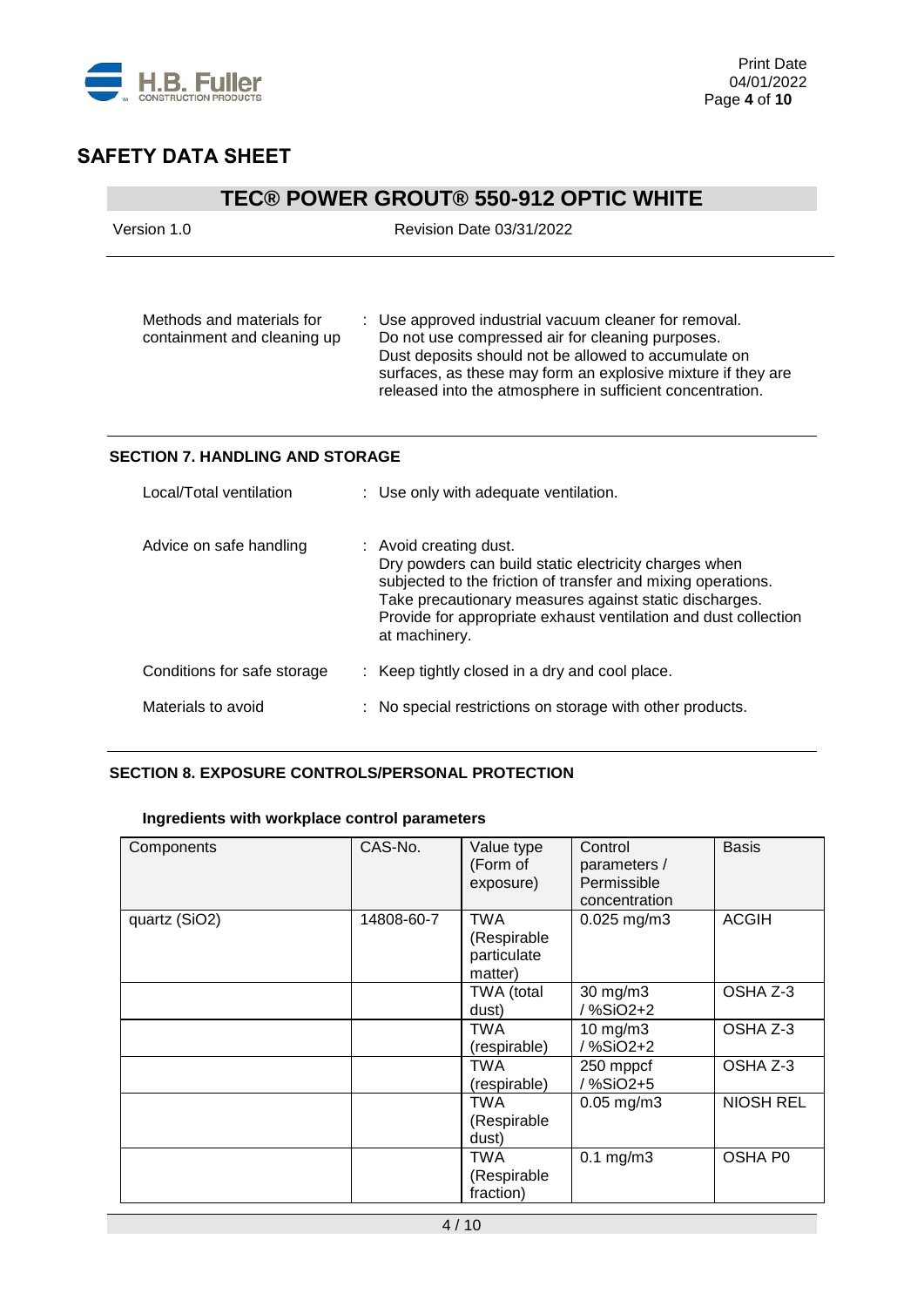

# **TEC® POWER GROUT® 550-912 OPTIC WHITE**

Version 1.0 Revision Date 03/31/2022

|                   |            | <b>TWA</b><br>(Respirable<br>dust)          | $0.05$ mg/m3      | OSHA Z-1            |
|-------------------|------------|---------------------------------------------|-------------------|---------------------|
|                   |            | <b>PEL</b><br>(Respirable<br>dust)          | $0.05$ mg/m3      | <b>CAL PEL</b>      |
|                   |            | <b>TWA</b><br>(respirable<br>dust fraction) | $0.1$ mg/m $3$    | OSHA P0             |
| plaster of Paris  | 26499-65-0 | <b>TWA</b><br>(Respirable)                  | $5$ mg/m $3$      | <b>NIOSH REL</b>    |
|                   |            | TWA (total)                                 | 10 mg/m3          | <b>NIOSH REL</b>    |
|                   |            | TWA (total<br>dust)                         | 15 mg/m3          | OSHA Z-1            |
|                   |            | <b>TWA</b><br>(respirable<br>fraction)      | $5$ mg/m $3$      | OSHA <sub>Z-1</sub> |
|                   |            | <b>TWA</b> (Total<br>dust)                  | $15 \text{ mg/m}$ | <b>OSHA P0</b>      |
|                   |            | <b>TWA</b><br>(respirable<br>dust fraction) | $5$ mg/m $3$      | OSHA P0             |
|                   |            | PEL (Total<br>dust)                         | 10 mg/m3          | <b>CAL PEL</b>      |
|                   |            | PEL<br>(respirable<br>dust fraction)        | $5$ mg/m $3$      | CAL PEL             |
| calcium carbonate | 471-34-1   | PEL (Total<br>dust)                         | $10$ mg/m $3$     | <b>CAL PEL</b>      |
|                   |            | PEL<br>(respirable<br>dust fraction)        | $5$ mg/m $3$      | <b>CAL PEL</b>      |
| titanium dioxide  | 13463-67-7 | <b>TWA</b>                                  | 10 mg/m3          | <b>ACGIH</b>        |
|                   |            | TWA (total<br>dust)                         | 15 mg/m3          | OSHA <sub>Z-1</sub> |
|                   |            | TWA (Total)                                 | 10 mg/m3          | OSHA P0             |
|                   |            | <b>TWA (Total</b><br>dust)                  | 10 mg/m3          | OSHA P0             |

**Engineering measures** : Use local exhaust ventilation or other engineering controls to minimize exposures.

## **Personal protective equipment**

| Respiratory protection | : Use respiratory protection unless adequate local exhaust<br>ventilation is provided or exposure assessment demonstrates<br>that exposures are within recommended exposure guidelines. |
|------------------------|-----------------------------------------------------------------------------------------------------------------------------------------------------------------------------------------|
| Filter type            | : Particulates type                                                                                                                                                                     |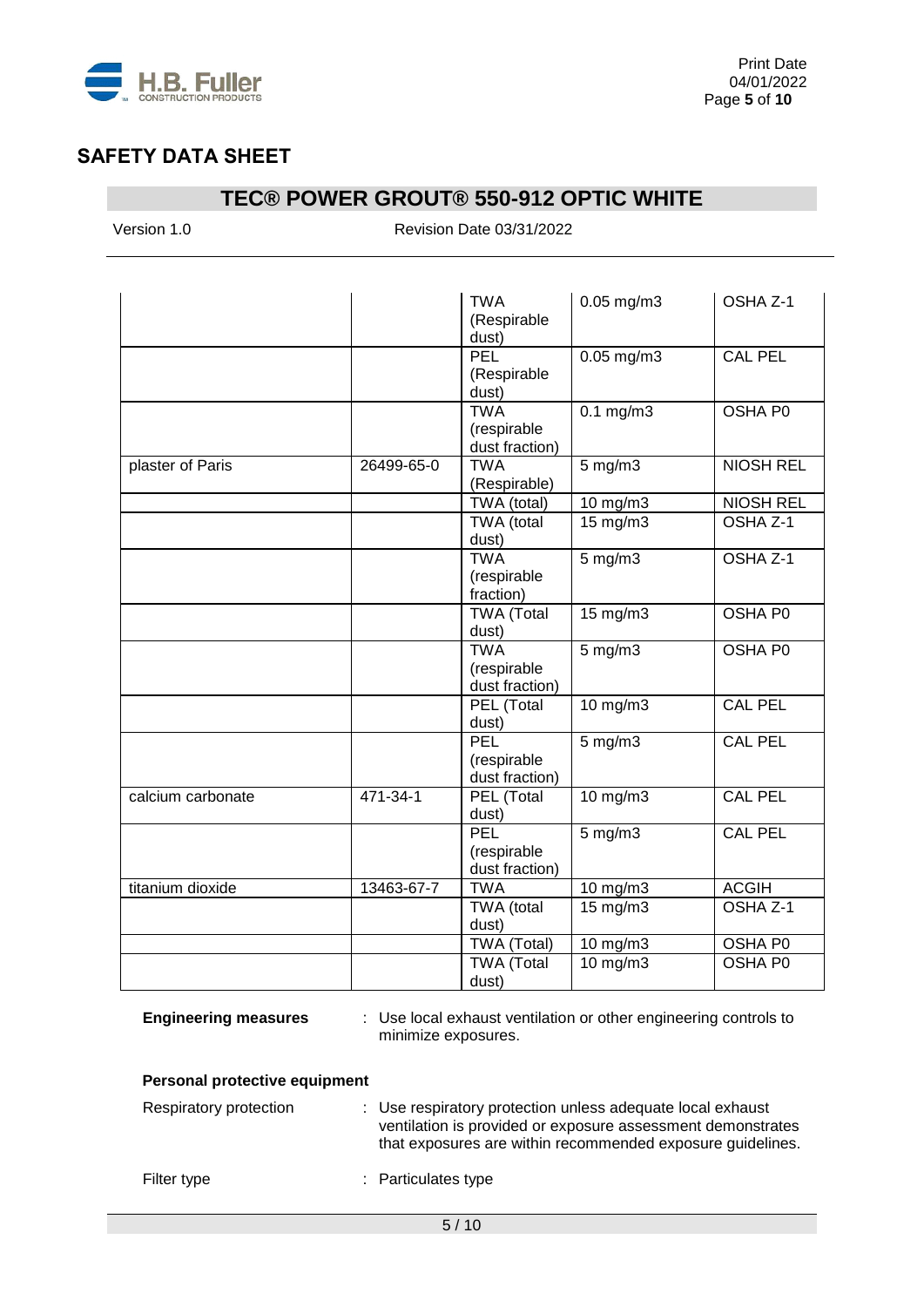

# **TEC® POWER GROUT® 550-912 OPTIC WHITE**

| Version 1.0 |  |
|-------------|--|
|             |  |

Revision Date 03/31/2022

| Hand protection<br>Material | butyl-rubber                                                                                                            |
|-----------------------------|-------------------------------------------------------------------------------------------------------------------------|
| Eye protection              | : Safety glasses with side-shields                                                                                      |
| Skin and body protection    | : Long sleeved clothing<br>Remove and wash contaminated clothing before re-use.<br>Skin should be washed after contact. |
| Protective measures         | $\therefore$ Avoid contact with skin.                                                                                   |
| Hygiene measures            | : Avoid contact with skin, eyes and clothing.                                                                           |

## **SECTION 9. PHYSICAL AND CHEMICAL PROPERTIES**

| Appearance<br>Color<br>Odor<br>Odor Threshold |    | powder<br>white<br>odorless<br>no data available                |
|-----------------------------------------------|----|-----------------------------------------------------------------|
|                                               |    | is not determined                                               |
|                                               |    | is not determined                                               |
| Evaporation rate<br>Upper explosion limit     |    | not applicable<br>Upper flammability limit<br>is not determined |
| Lower explosion limit                         |    | : Lower flammability limit<br>is not determined                 |
| Density<br>Solubility(ies)                    | t. | 11.0 $lb/gal$                                                   |
| Water solubility                              |    | is not determined                                               |
| Partition coefficient: n-<br>octanol/water    |    | not applicable                                                  |
| Autoignition temperature                      |    | $:$ is not determined                                           |
| Viscosity<br>Viscosity, kinematic             |    | not applicable                                                  |

# **SECTION 10. STABILITY AND REACTIVITY**

| Chemical stability                    | $\therefore$ The product is chemically stable.        |
|---------------------------------------|-------------------------------------------------------|
| Possibility of hazardous<br>reactions | : Hazardous polymerization does not occur.            |
| Hazardous decomposition               | : No decomposition if stored and applied as directed. |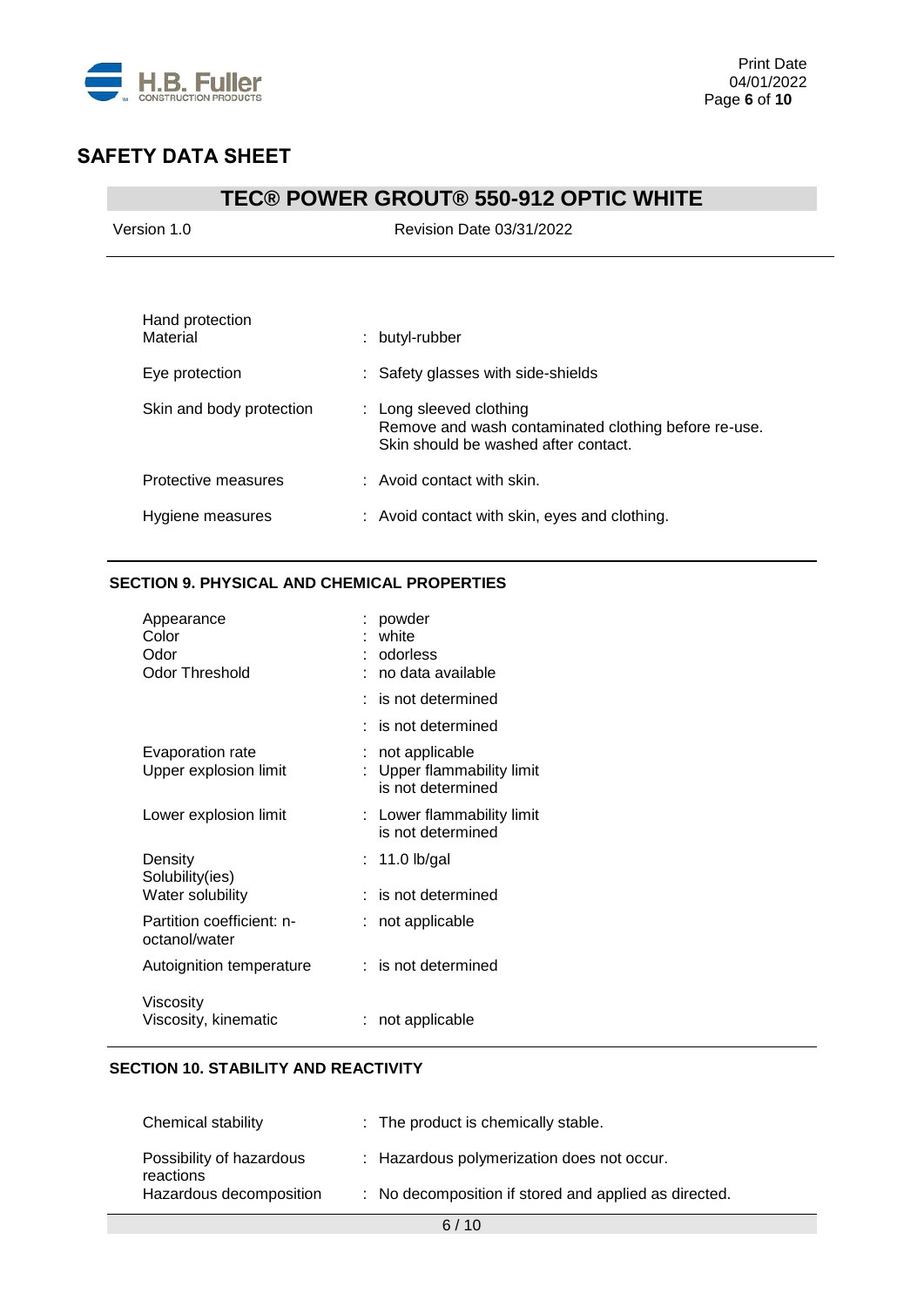

# **TEC® POWER GROUT® 550-912 OPTIC WHITE**

Version 1.0 Revision Date 03/31/2022

Method: Calculation method

products

## **SECTION 11. TOXICOLOGICAL INFORMATION**

### **Acute toxicity**

### **Product:**

| Acute inhalation toxicity | $\therefore$ Acute toxicity estimate $\therefore$ 200 mg/l |
|---------------------------|------------------------------------------------------------|
|                           | Exposure time: 4 h                                         |
|                           | Test atmosphere: dust/mist                                 |

#### **Components:**

#### **diphosphorus pentaoxide:**

| Acute inhalation toxicity | : LC50 Rat: 1.217 mg/l     |
|---------------------------|----------------------------|
|                           | Exposure time: 1 h         |
|                           | Test atmosphere: dust/mist |

#### **Skin corrosion/irritation**

No data available

## **Serious eye damage/eye irritation**

No data available

### **Respiratory or skin sensitization**

No data available

### **Germ cell mutagenicity**

No data available

### **Carcinogenicity**

No data available

#### **Reproductive toxicity**

No data available

### **STOT-single exposure**

No data available

# **STOT-repeated exposure**

No data available

### **Aspiration toxicity**

No data available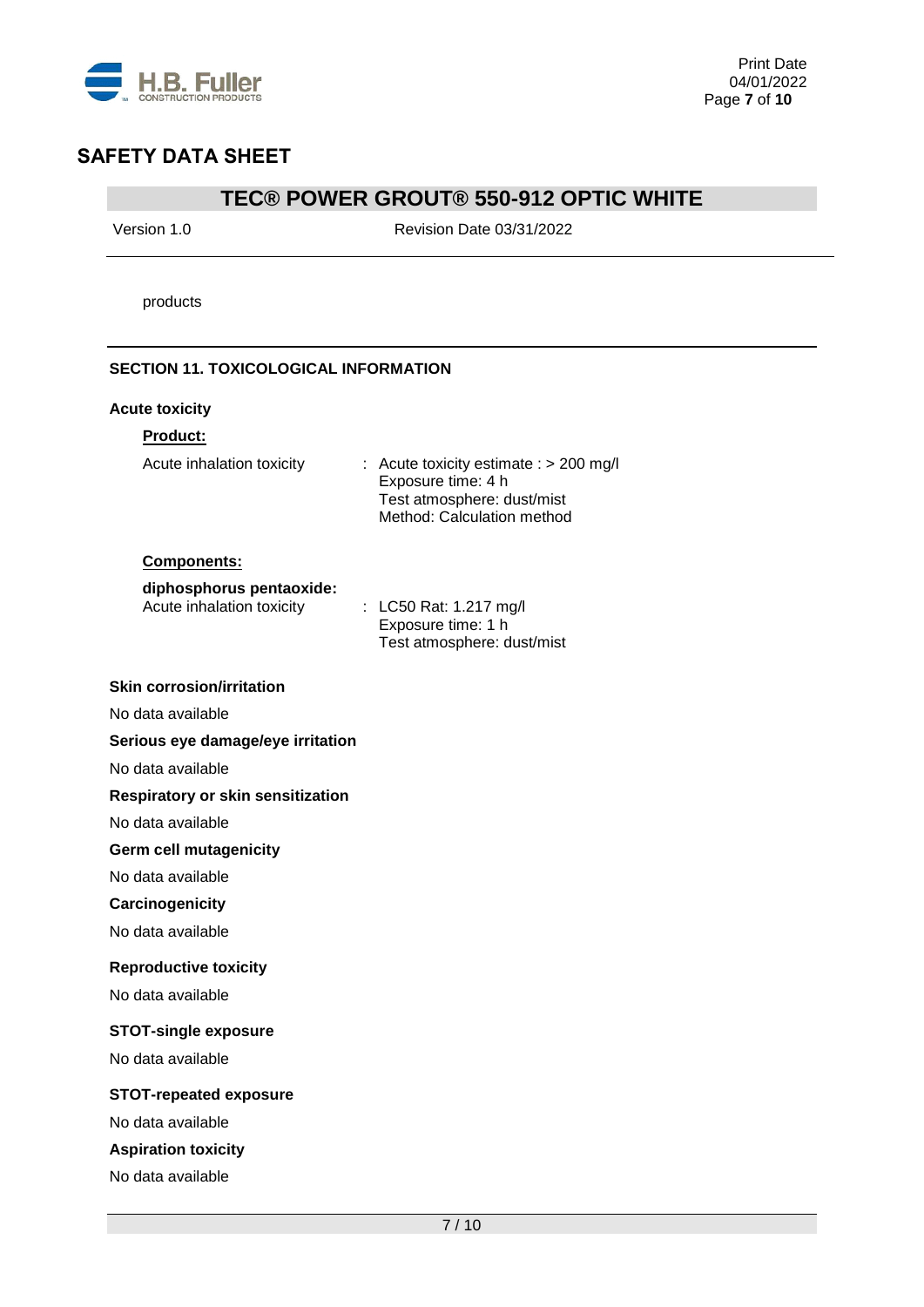

# **TEC® POWER GROUT® 550-912 OPTIC WHITE**

Version 1.0 Revision Date 03/31/2022

## **SECTION 12. ECOLOGICAL INFORMATION**

### **Ecotoxicity**

No data available

#### **Persistence and degradability**

No data available **Bioaccumulative potential**

**Mobility in soil**

No data available

### **Other adverse effects**

No data available

### **SECTION 13. DISPOSAL CONSIDERATIONS**

#### **Disposal methods**

Waste from residues : To the best of our knowledge, this product does not meet the definition of hazardous waste under the U.S. EPA Hazardous Waste Regulations 40 CFR 261. Disposal via incineration at an approved facility is recommended, as industry best practice. Consult state, local or provincial authorities for more restrictive requirements. The hazard and precautionary statements displayed on the label also apply to any residues left in the container.

#### **SECTION 14. TRANSPORT INFORMATION**

### **International Regulations**

#### **UNRTDG**

Not regulated as a dangerous good

#### **IATA-DGR**

Not regulated as a dangerous good

#### **IMDG-Code**

Not regulated as a dangerous good

## **Transport in bulk according to Annex II of MARPOL 73/78 and the IBC Code**

Not applicable for product as supplied.

### **Domestic regulation**

**49 CFR** Not regulated as a dangerous good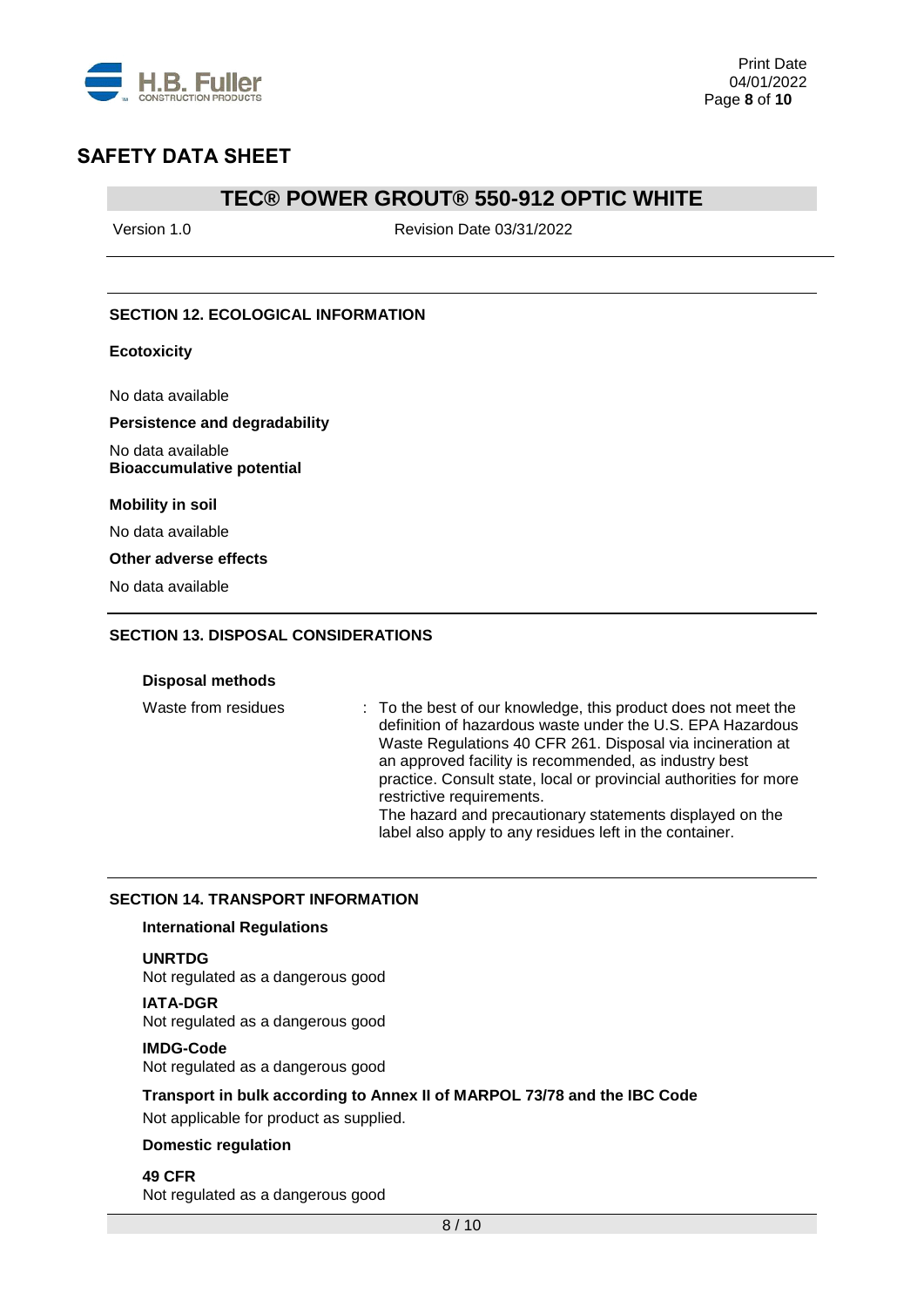

# **TEC® POWER GROUT® 550-912 OPTIC WHITE**

Version 1.0 Revision Date 03/31/2022

# **SECTION 15. REGULATORY INFORMATION**

| SARA 311/312 Hazards | : Carcinogenicity<br>Specific target organ toxicity (single or repeated exposure)<br>Skin corrosion or irritation<br>Serious eye damage or eye irritation                                 |
|----------------------|-------------------------------------------------------------------------------------------------------------------------------------------------------------------------------------------|
| <b>SARA 302</b>      | : This material does not contain any components with a section 302<br>EHS TPO.                                                                                                            |
| <b>SARA 313</b>      | : This material does not contain any chemical components with known<br>CAS numbers that exceed the threshold (De Minimis) reporting levels<br>established by SARA Title III, Section 313. |

### **Clean Air Act**

This product does not contain any hazardous air pollutants (HAP), as defined by the U.S. Clean Air Act Section 112 (40 CFR 61).

**US State Regulations California Prop 65** Please contact Supplier for more information.

**The ingredients of this product are reported in the following inventories: TSCA** All substances listed as active on the TSCA inventory

**DSL DSL** All components of this product are on the Canadian DSL **Inventories Legend**TSCA (USA), DSL (Canada), REACH(Europe), AIIC (Australia), NZIoC (New Zealand), ENCS (Japan), KECI (Korea), PICCS (Philippines), IECSC (China), TWINV (Taiwan)

## **SECTION 16. OTHER INFORMATION**

Prepared by: Global Regulatory Office - phone: 1-651-236-5842 - email: msds.request@hbfuller.com